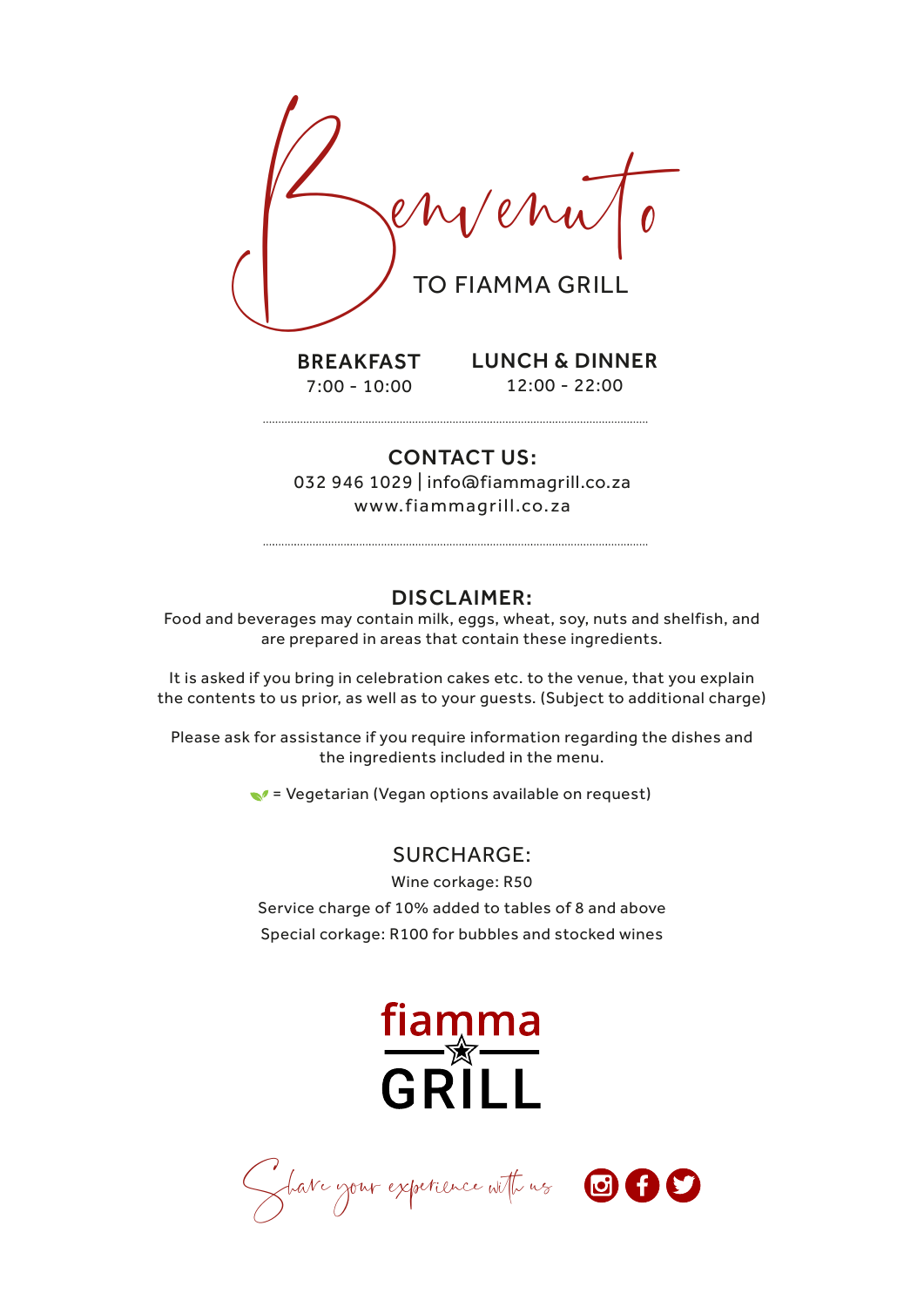$\int \int u f(x) dx$ 

Buffet based on hotel occupancy (please call ahead)

BUFFET COMPLETO (FULL BUFFET STATION) 175 Full buffet use: Hot and cold buffet selection includes complimentary bottomless tea, coffee and fresh fruit juices

KIDS UNDER 5 EAT FOR FREE (Excludes juices, hot beverages & cold drinks)

Breakfast

TRADIZIONALE (Traditional Breakfast) 130 2 Eggs, creamy mushroom, chicken or pork sausages, rosa tomatoes, bacon, hash brown and avo

PICCOLO (Small Breakfast) 75 1 Egg, creamy mushroom, rosa tomatoes and bacon

CASA (House Breakfast) 95 Sweet corn scrambled eggs, avo, chorizo sausage, fresh rocket and reggiano shavings  $\mathcal{A}$ 

BENESSERE (Wellness Breakfast) 80 Muesli, plain yoghurt, fresh fruit and honey

FRITTATA (Omelette) 90 3 Egg omelette, cheese, onion, mushroom and crispy bacon

TOAST FRANCESE (French Toast) 95 French toast stack, crispy bacon, maple syrup, mascarpone and toasted almond flakes

OLANDESE (Hollandaise Breakfast) 110 2 Eggs, crispy bacon, hash brown, hollandaise and fresh rocket

WARRIOR SMOOTHIE BOWL 125

Smoothie bowl with berries, coconut cream, coconut milk, muesli and vanilla protein topped with seasonal fruit

#### SPANISH SMOOTHIE BOWL 110

Scrambled egg mixed with chopped chorizo, jam tomato and onion served on a slice of rye toast

#### NINJA SMOOTHIE BOWL 125

Chocolate whey protein, almond & mac nut butter, cinnamon, almond milk, cocoa topped with our home made granola and banana

BREAKFAST SERVED STRICTLY BETWEEN THE HOURS OF 7:00 - 11:00 DUE TO STAFF CHANGE OVER PROCEDURE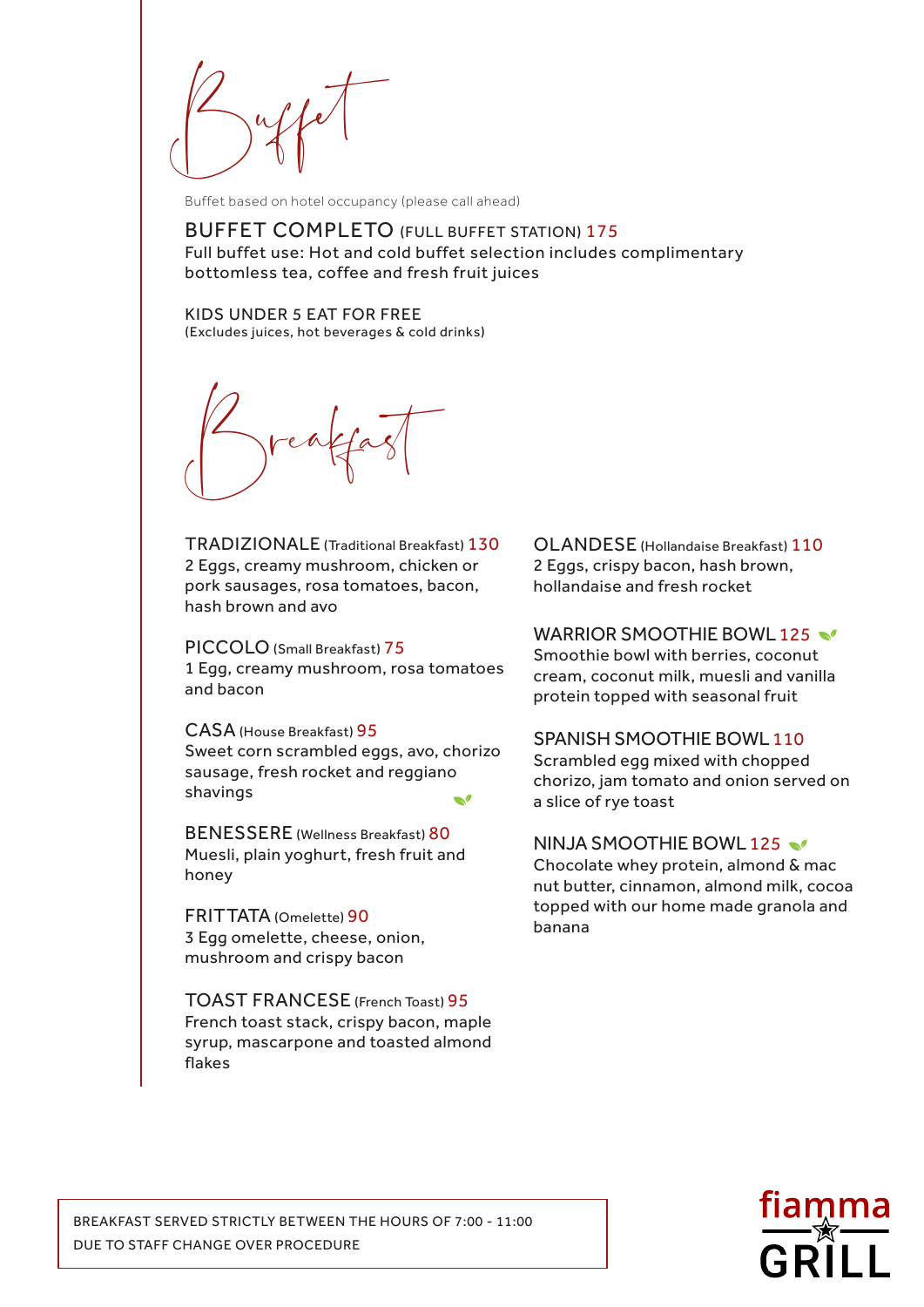$\leftarrow$ ughi

### CALIFORNIA ROLL (4PC)

An outer layer of rice lined with Nori seaweed, filled with your choice of filling:

| Salmon | Tuna | Prawn | Veg |
|--------|------|-------|-----|
| 55     | 50   | 50    | 40  |

#### ROSE (4PC)

Salmon or tuna wrapped rice topped with Japenese mayo and caviar.

Salmon Salmon 75 70 65

### NIGIRI (4PC)

Rice topped with a thin layer of raw or cooked fish:

Salmon Salmon 65 60 Tuna Tuna 60 55

### WASABI PARCEL (4PC)

Layers of seaweed, rice, avo, wasabi, Japanese mayo and caviar, with your choice of filling:

Salmon Salmon 65 60 55 35 60 55 50

### BEAN CURD (2PC)

Pressed tofu pockets filled with rice and topped with Japanese mayo and fish.

|    |       | Salmon Tuna Tempura Prawn Veg |    | Salmon Tuna Tempura |       |      |
|----|-------|-------------------------------|----|---------------------|-------|------|
| 60 | 55 55 |                               | 50 |                     | 60 60 | - 60 |

### BAMBOO ROLL (4PC)

Cucumber lined rice, topped with Japanese mayo and caviar, with your choice of filling:

|     |     | Salmon Tuna Tempura Prawn Veg |    |    |
|-----|-----|-------------------------------|----|----|
| -65 | 60. | 60.                           | 55 | 50 |

#### RAINBOW ROLL (4PC)

An outer layer of avo and fish, lined with rice and filled with your choice of filling:

Tuna Tuna 70 65 60 Prawn 55

## FASHION SANDWICH (4PC)

Layers of seaweed, rice, avo and Japanese mayo, with your choice of filling:

| Prawn | Salmon Tuna Prawn Veg |    |      |  |
|-------|-----------------------|----|------|--|
| 50    | - 60                  | 55 | - 50 |  |

#### MAKI (4PC)

Nori seaweed and rice wrapped around your choice of filling:

Tuna Tuna Prawn Prawn 55 50 45 Veg 40

#### CRUNCH ROLL (4PC)

A tempura dipped California roll filled with your choice of filling:

| Tempura Prawn Veg |     | Salmon Tuna Tempura Prawn |      |      |    |
|-------------------|-----|---------------------------|------|------|----|
| 55                | 50. | 65                        | - 60 | - 60 | 55 |

## "I FOLLOWED MY HEART AND IT LED ME TO SUSHI."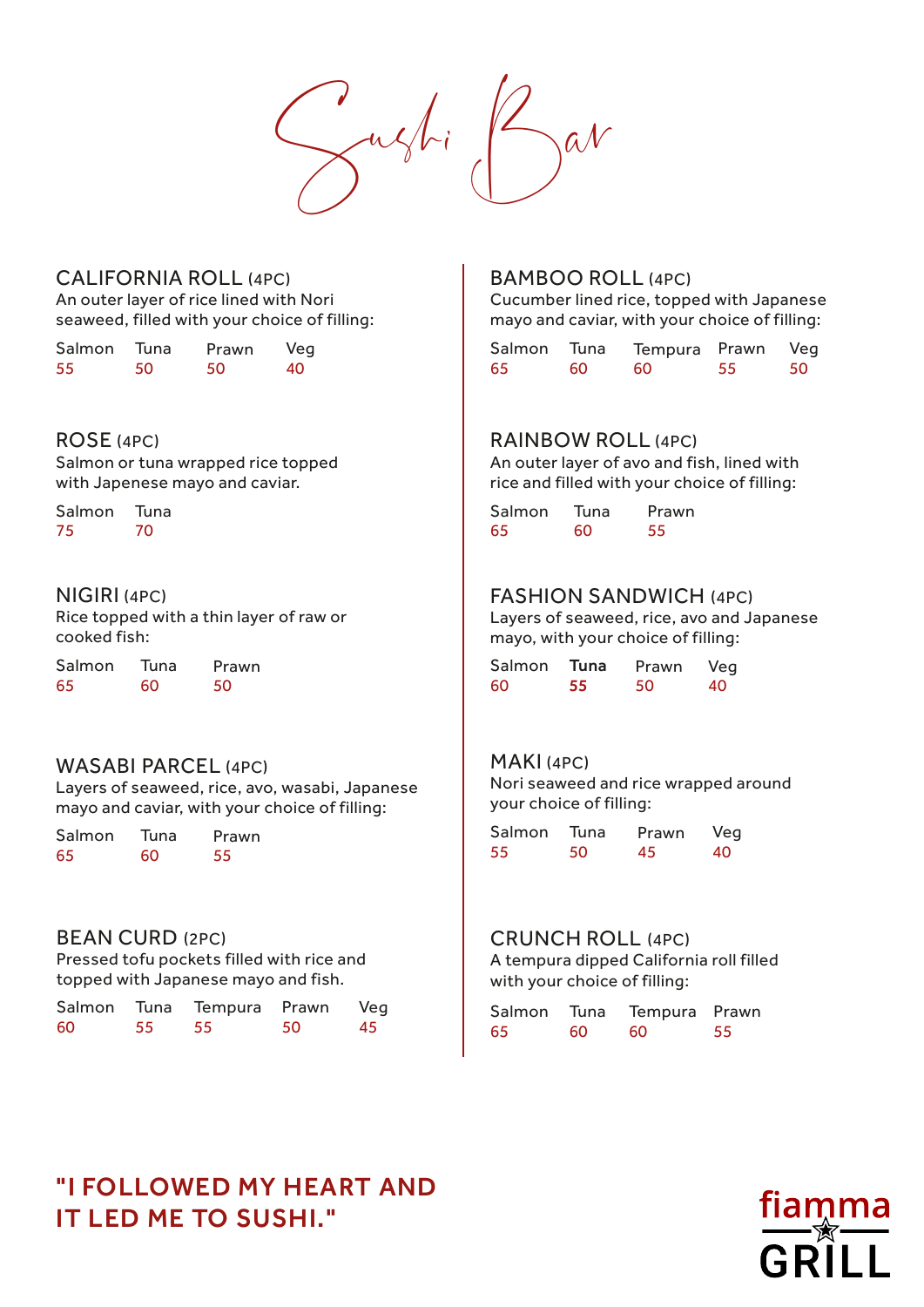## SASHIMI (4PC)

Fresh salmon or tuna platted delicately.

Salmon 75 Tuna 60

#### PRAWNCADO (4PC) 70

An outer layer of avo, line with rice and filled with tempura prawn.

#### TRIFECTA ROLL (4PC) 120

An outer layer of salmon and tuna, lined with rice and filled with prawn.

### BAMBOO AVALANCHE (4PC) 90

Prawn bamboo roll topped with a tempura rolled prawn, finished off with a sweet and spicy mayo.

### PRAWN AVALANCHE (4PC) 90

Prawn california roll topped with a tempura rolled prawn and finished off with a sweet and spicy mayo.

### SEARED SASHIMI (4PC)

Fresh salmon or tuna seared and platted delicately.

Salmon 80 Tuna 75

## FIAMMA FUSION ROLL (8PC) 150

An outer layer of Avo and salmon, lined with rice and a filling of salmon. Finished off with a sticky yakitori sauce, Japanese Mayo, tempura crumbs and fresh chilli.

### CUCUMBER HANDROLL (1PC)

Hand-rolled cone of cucumber filled with rice, avo and Japanese mayo finished with your choice of filling:

| Salmon Tuna |     | Tempura Prawn |    | Veg |
|-------------|-----|---------------|----|-----|
| 65          | 60. | 55            | 50 | 50  |

## FIAMMA HANDROLL (1PC)

Hand-rolled cone of seaweed filled with rice, avo and Japanese mayo finished with your choice of filling:

|    |     | Salmon Tuna Tempura Prawn |    | Veg |
|----|-----|---------------------------|----|-----|
| 60 | -55 | 55                        | 50 | -50 |

#### SUSHI SALAD (BOWL)

Cucumbers spirals, avo, Japanese mayo, sesame seeds, pickled ginger, and a topping of your choice:

| Salmon | Tuna | Tempura Prawn |     |
|--------|------|---------------|-----|
| 120    | 110  | 110           | 100 |

## "LIFE HAPPENS, SUSHI HELPS!"

# SUSHI PLATTERS

### FIAMMA PLATTER 300

4 Prawn Avalanche 4 Tuna Crunch Rolls 4 Trifecta Rolls, 4 Prawncados

## BRONCO PLATTER 330

4 Salmon Rainbow Rolls 4 Tempura Prawn Bean Curd 8 Bamboo Tempura Prawn Rolls 4 Salmon Roses

## 18 PIECE 305/ 285 SALMON OR TUNA

12 PIECE 195 / 185 4 Sashimi 4 Rainbow Rolls

4 Roses

4 California Rolls 4 Rainbow Rolls, 4 Sashimi 2 Bean Curd, 4 Roses

## 26 PIECE 430/400

4 California Rolls 4 Rainbow Rolls, 4 Sashimi 2 Bean Curd, 4 Roses 4 Bamboo Rolls, 4 Parcels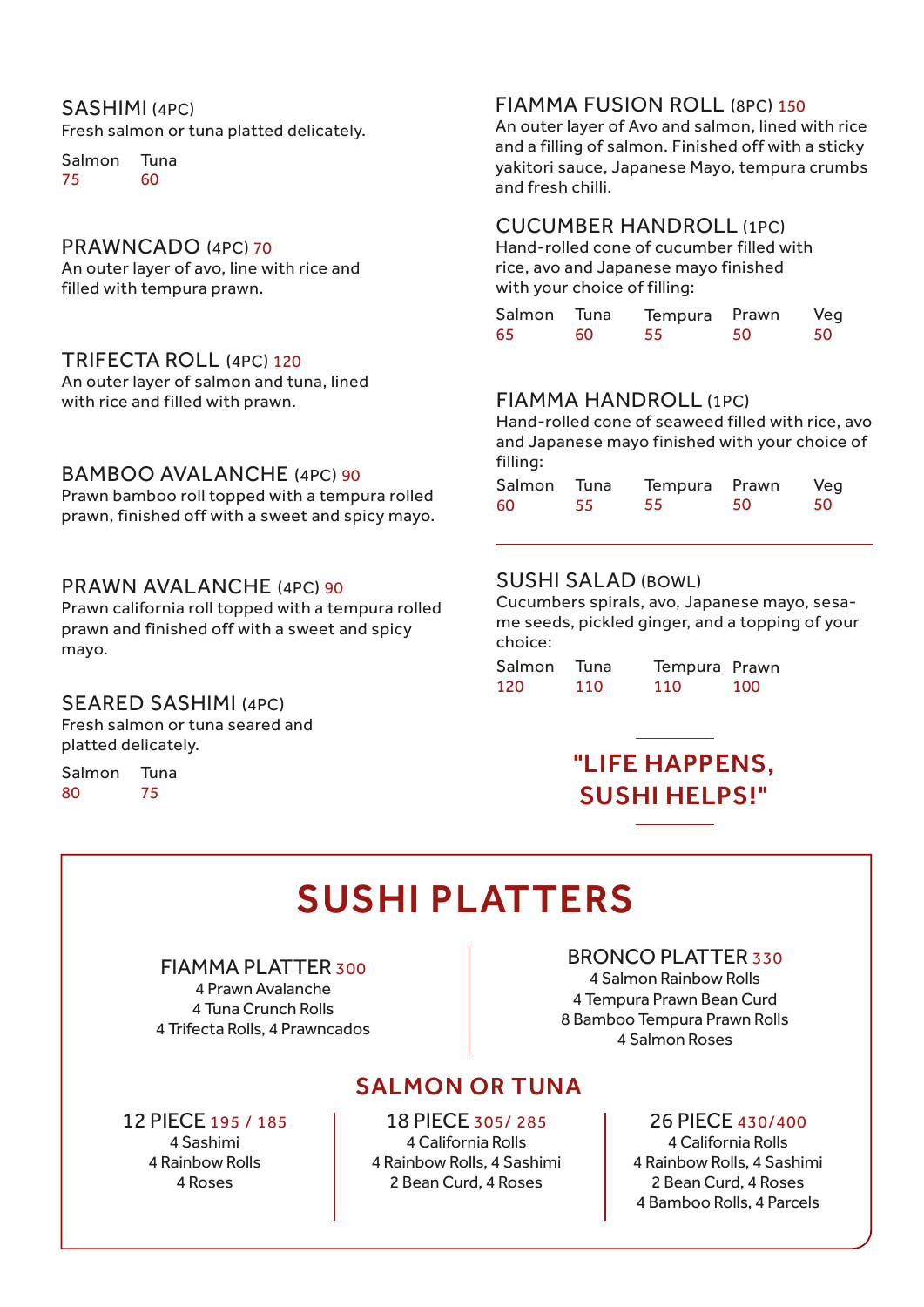$\bigwedge^{\mathsf{r}} \bigwedge^{\mathsf{r}}$ ifpas $\big\langle \big| \big\rangle$ 

OLIVE RIPIENI 82 Deep fried olives with a feta filling and a garlic aioli

ZUPPA DI LENTICCHIE 72 Lentil soup prepared the Italian way

#### FUNGHI AL FORNO 110

Oven baked button mushrooms with garlic butter, mozzarella and Gorgonzola

MELANZANE ALLA PARMIGIANA 125 Layers of battered brinjal, parmesan cheese, Italian tomato and mozzarella, baked in the wood fire oven

FILETTO DI PEPERONCINO 130 Marinated beef fillet with chilli, garlic, white wine and Italian tomato

### CARPACCIO DI MANZO 98

Thinly sliced raw beef fillet dressed with reggiano shavings, fresh rocket and extra virgin olive oil

FEGATINI DI POLLO 92 Chicken livers cooked with onion, white wine, Italian tomato, cream and chilli

CALAMARI GRIGLIATI 95

Deep fried/grilled calamari tentacles and calamari tubes served with a lemon butter sauce

ZUPPA DI COZZE 115 Mussels done with white wine, lemon and garlic and with the choice of fresh cream or Italian tomato

CALAMARI E CHORIZO 120 Chorizo sausage and calamari tubes served in a creamy paprika sauce

GAMBERI AL FORNO 160 Oven baked prawns with garlic butter, chilli and mozzarella

LUMACHE AL FORNO 125 Oven baked snails with garlic butter, mozzarella and Gorgonzola

GRILL

**fiamma**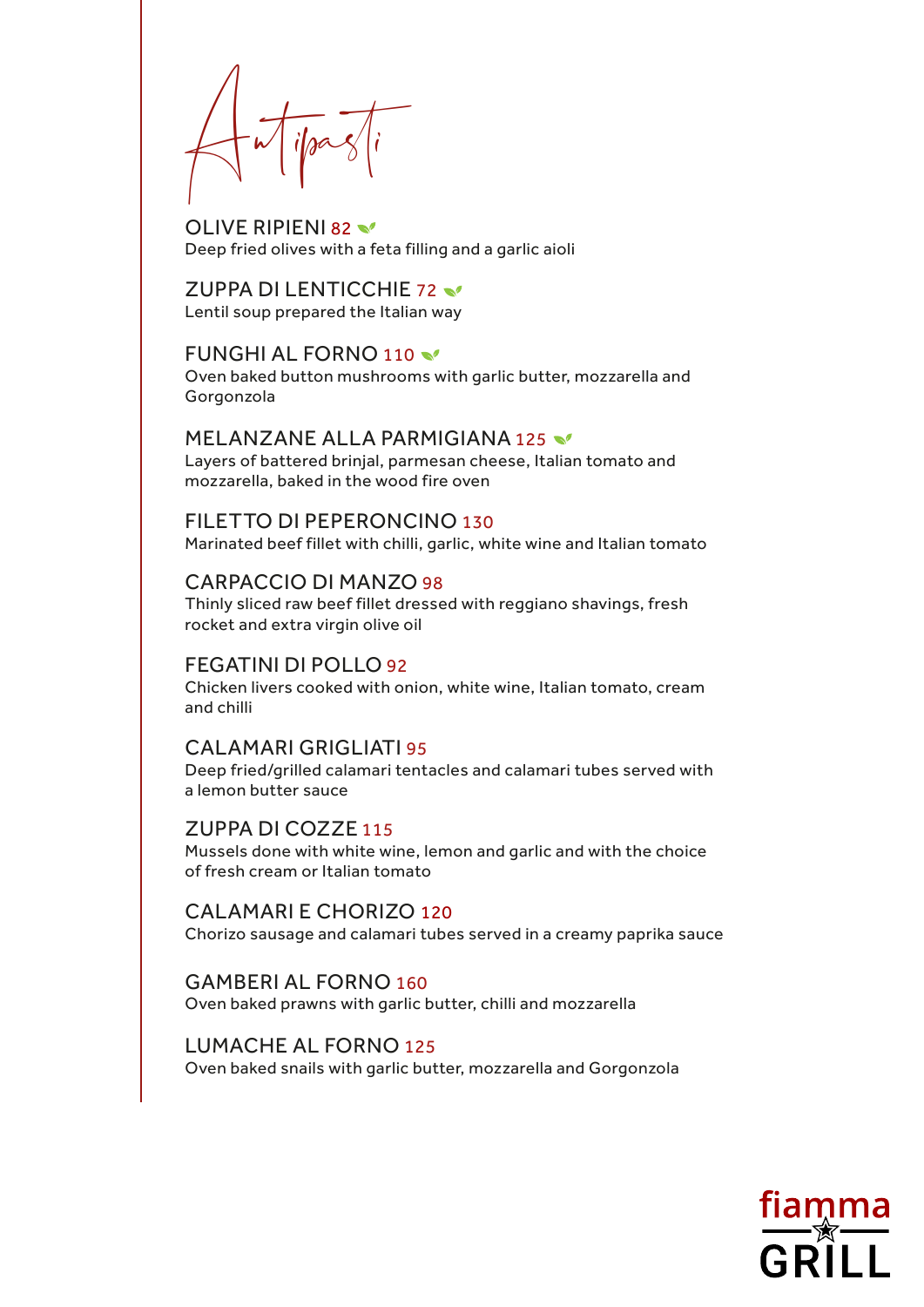$\int$ nsalalat

INSALATA ITALIANA 90 Mixed greens, rosa tomatoes, cucumber, olives and reggiano shavings

### INSALATA CAPRESE CON AVOCADO 145

Slices of fior di latte mozzarella balls, fresh tomato, basil pesto, avo and extra virgin olive oil

INSALATA CALAMARI E GAMBERI 170 Italian salad with prawns, calamari, feta and finished with a seafood dressing

INSALATA GORGONZOLA 155 Italian salad with Gorgonzola, bacon, avo and finished with a creamy Gorgonzola dressing

FIAMMA UCCELLO 115 Pulled chicken, jalapeño, avo and quinoa bowl served with sriracha sauce

ocaccia

ROSSA FOCACCIA 60 Fresh herb and rossa sauce

BIANCA FOCACCIA80 Garlic and mozzarella

MITCHELL FOCACCIA 130 Italian tomato, fior di latte mozzarella balls, chilli, rosa tomatoes, basil pesto and fresh rocket

*"One cannot think well, love well, sleep well, if one has not dined well"*

- Virginia Woolf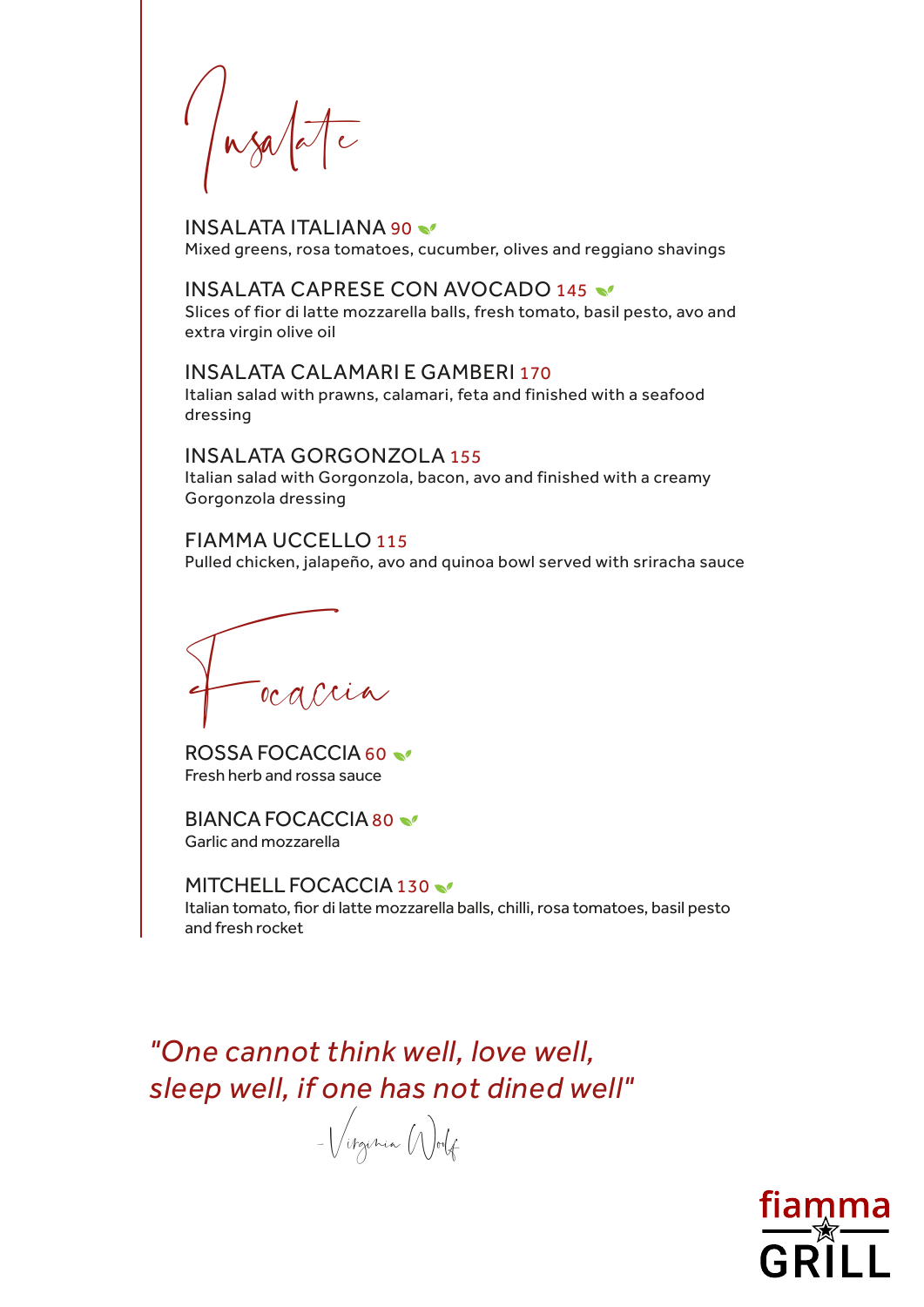avne

FILETTO DI MANZO 230<br>280g Beef fillet medallions grilled on the open flame

BISTECCA DI GIRELLO 180 300g Rump steak grilled on the open flame

"TOMAHAWK" 390 800g Rib-eye grilled on the open flame

COSTOLETTE DI AGNELLO 320 Grilled lamb cutlets marinated with fresh garlic and herbs

BRACIOLA DI MAIALE 190 Oven baked Pork cutlet naturally seasoned and crackled

COSTOLETTE DI MAIALE 260 Pork ribs glazed in our home made sticky teriyaki sauce

VITELLO IN PADELLA 195 Thinly sliced pan fried veal, paired with a sauce of your choice

# SAUCES SALSA DI JALAPEÑO 50

SALSA DI FUNGHI 45 Mushroom and cream

SALSA DI PEPE 50 Madagascan green peppercorn and cream

SALSA AL FORMAGGIO 60 Gorgonzola and cream

Jalapeño, mozzarella and cream

PIZZAIOLA 40 Italian tomato, olives and white wine

LIMONE 40 Fresh sage and lemon butter sauce

 $\sim$ 

POLLO ALLA LIMONE / DIAVOLA 185 Wood roasted baby chicken with lemon, garlic and fresh herbs

POLLO PARMIGIANO 175 Crumbed/grilled chicken breast topped with Italian tomato, mozzarella and reggiano shavings

CURRY DI POLLO AL BURRO 129 Butter chicken curry served with savoury rice and sambals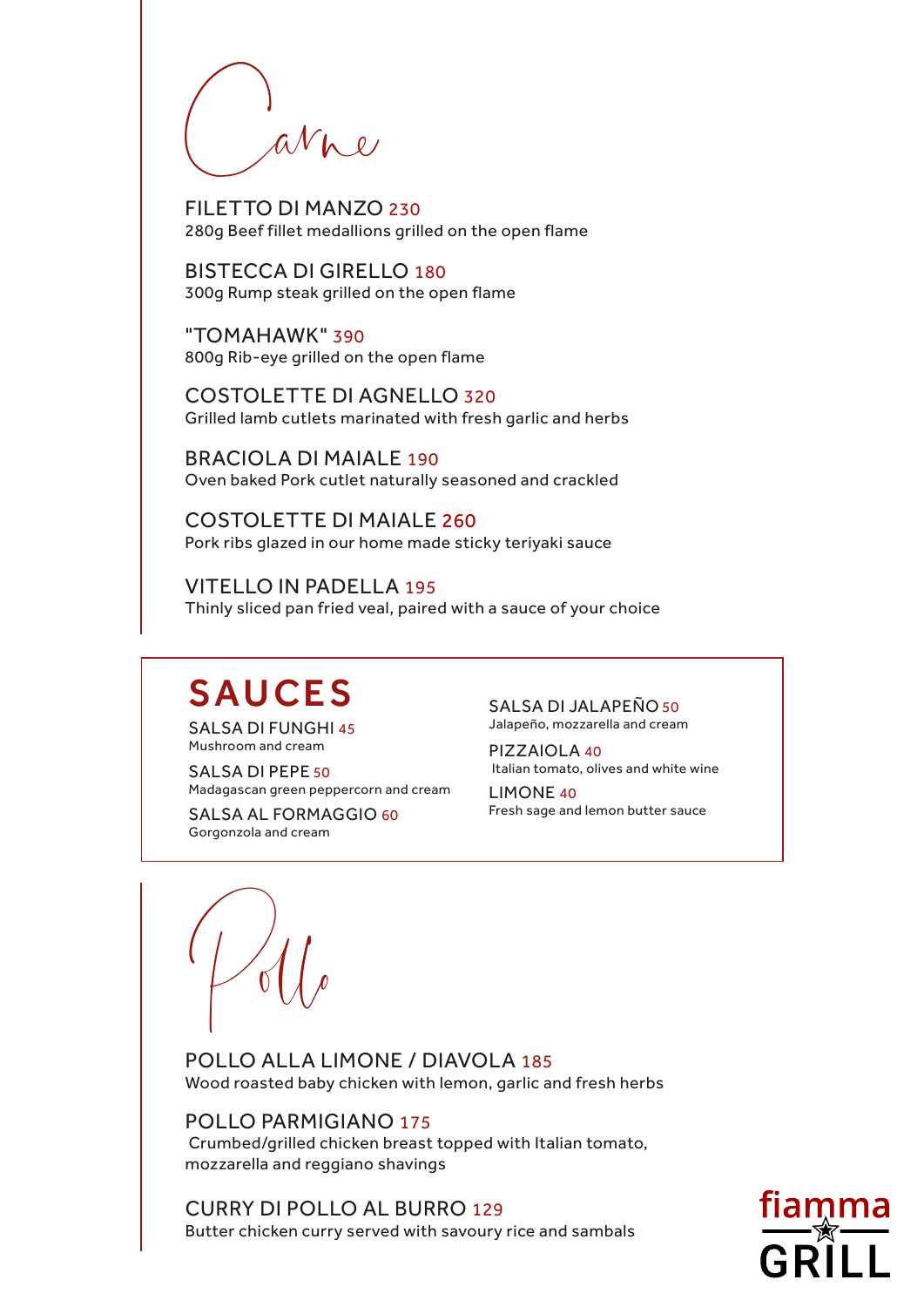Vegetariano

BUTTERNUT RAVIOLI 140 \

- Sage and Gorgonzola cream sauce
- Italian tomato and basil pesto sauce

## POTATO GNOCCHI 140

- Sage and Gorgonzola cream sauce
- Italian tomato and basil pesto sauce

## MELANZANE ALLA PARMIGIANA 175

Layers of battered brinjal, parmesan cheese, Italian tomato and mozzarella, baked in the wood fire oven

 $f = \frac{1}{\sqrt{2\pi}} \int_0^1 \int_0^1 \int_0^1 \int_0^1 \int_0^1 \int_0^1 \int_0^1 \int_0^1 \int_0^1 \int_0^1 \int_0^1 \int_0^1 \int_0^1 \int_0^1 \int_0^1 \int_0^1 \int_0^1 \int_0^1 \int_0^1 \int_0^1 \int_0^1 \int_0^1 \int_0^1 \int_0^1 \int_0^1 \int_0^1 \int_0^1 \int_0^1 \int_0^1 \int_0^1 \int_0^1 \int_0^1 \int_0^1 \int_0^1 \int$ 

CALAMARI ALLA GRIGLIA 185 Deep fried/grilled calamari tentacles and calamari tubes with fresh lemon and garlic

PESCE ALLA GRIGLIA 255 Fish of the day based on season, availability and quality

## GAMBERI ALLA GRIGLIA 255

Grilled prawns with fresh garlic and parsley

## GAMBERI ALLA FIAMMA 260

Prawns pan seared with a peri-peri, lemon and garlic butter sauce

### RISOTTO DI MARE 250

Risotto rice, fresh prawns, mussels, calamari, Italian tomato and white wine

You can't live a full life ON AN EMPTY STOMACH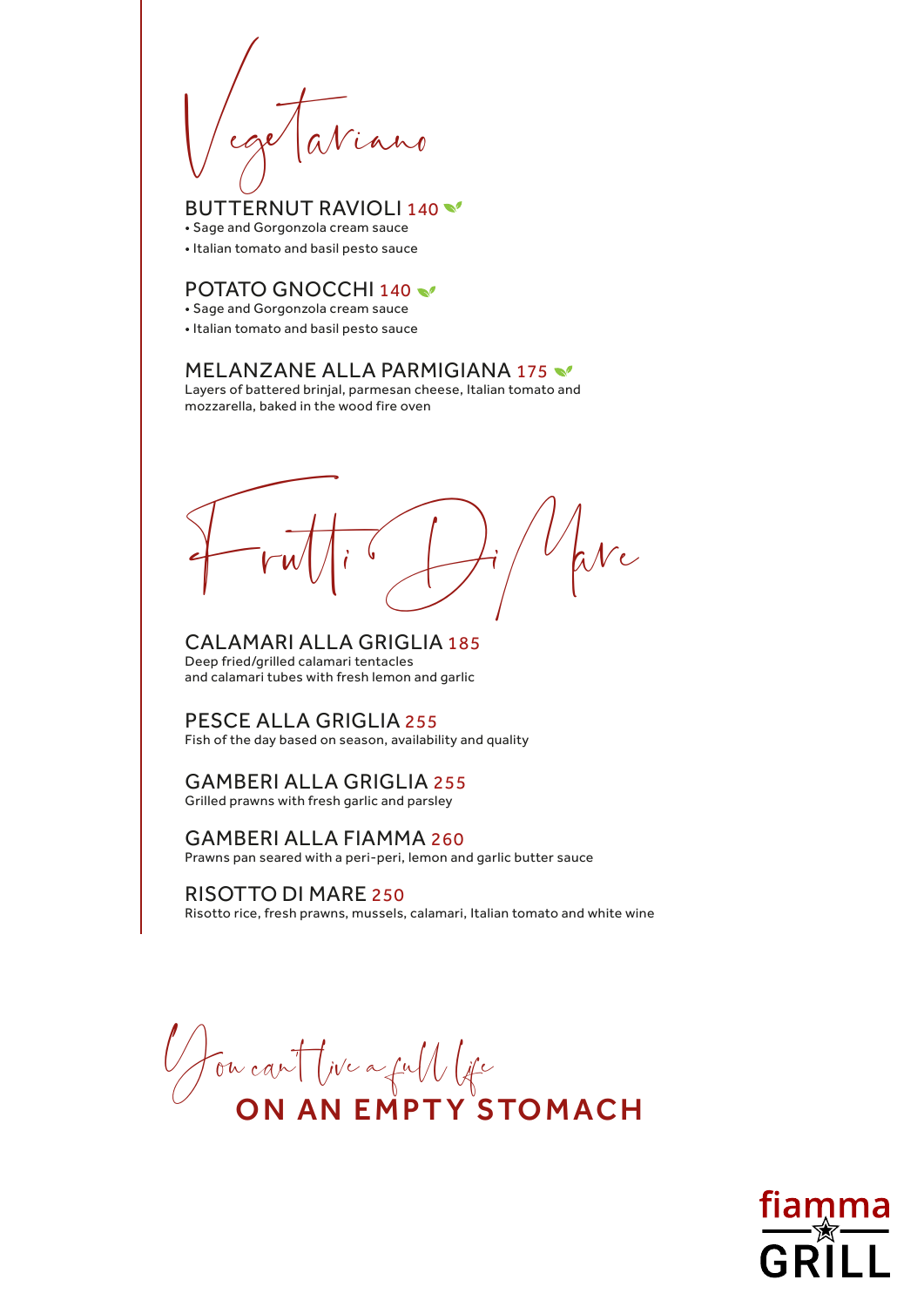on bihazione

GAMBERI E CALAMARI 255 Grilled calamari and queen prawns

GAMBERI E POLLO 245 Oven roasted chicken and queen prawns

GAMBERI E PESCE 285 Grilled fish and queen prawns

CALAMARI E PESCE 265 Grilled fish and calamari

CALAMARI E POLLO 245 Oven roasted chicken and calamari

## SIDE ORDERS \*

Select any 4 vegetable side orders to create your own vegetable platter

Riso di casa nostra (Savoury rice) 45

Patatine Fritte (French fries) 45

Insalata (Side salad) 45

Vegetali Arrostiti (Mediterranean roast veg) 45

Spinaci (Cream spinach or garlic and lemon) 45

Puree di patate (Basil pesto mash) 45

Lenticche (Lentils) 45

Spaghetti (Fresh parsley and olive oil) 45

I don't want to look back and think "I COULD HAVE EATEN THAT."

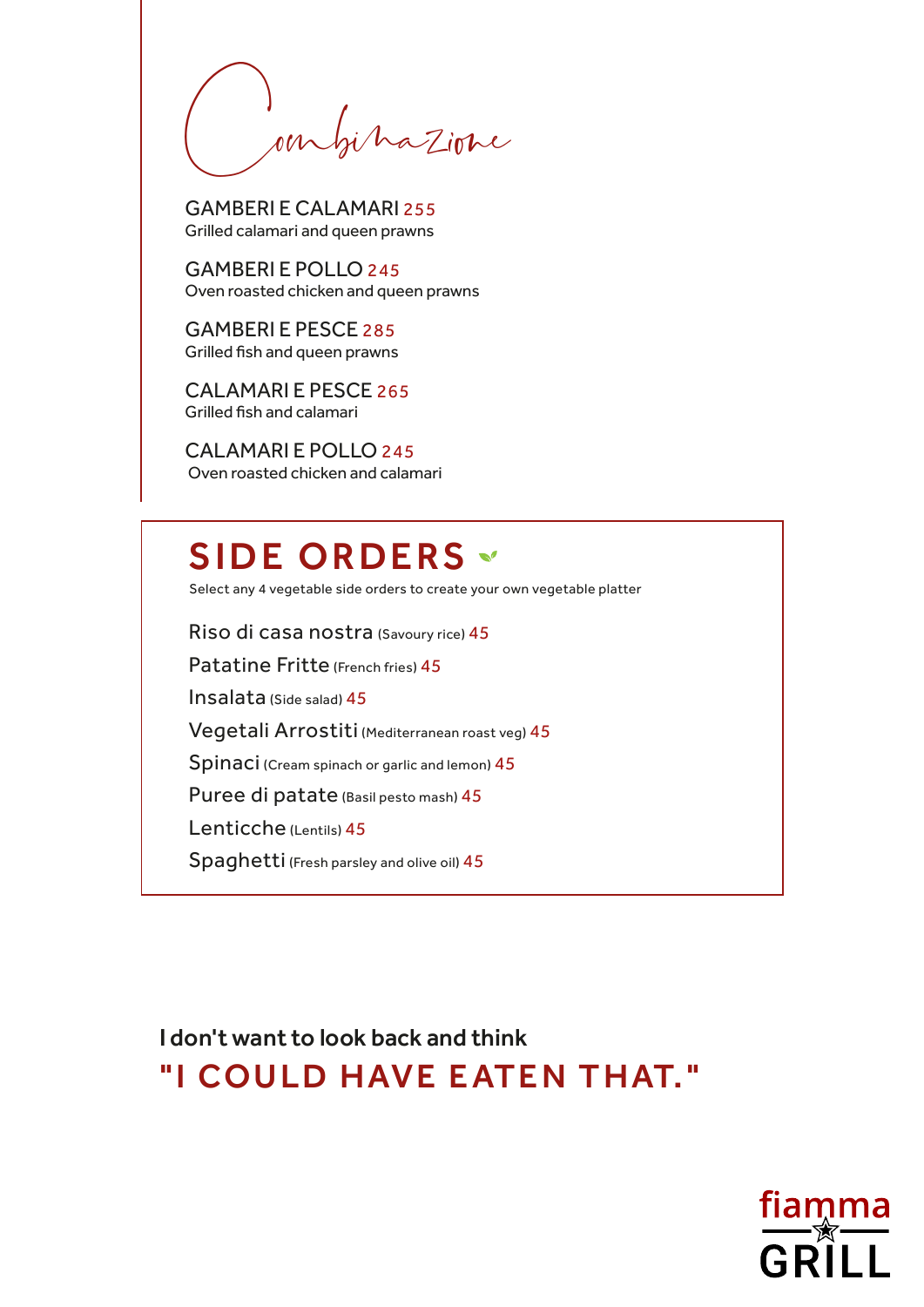$P^1$ 

MARGHERITA 95 Italian tomato and mozzarella

SALUTE 125 Caramelized onion, grilled brinjal, spinach and feta

MEDITERRANEAN 140 Mushroom, peppers, onion, olives, rosa tomatoes, basil pesto and garlic

REGINA 120 Ham and mushroom

HAWAIIAN 120 Ham and pineapple

CAPONE 145 Chicken, mushroom, onion and avo

QUATTRO STAGIONI 145 Mushroom, ham, olives and artichokes

FIAMMA 155 Mince, peppers, onion, chilli, garlic, feta and peppadew

RAPHAEL 140 Bacon, feta and avo

COCO DE MER 220 Prawns, calamari, mussels, garlic, chilli, rocket and avo

DIESEL 160 Bacon, Gorgonzola, avo and peppadew

GAMBINO 220 Beef fillet, chorizo, salami and ham

JUVENTUS 155 Chorizo, feta, peppadew, avo, rocket and balsamic spiral

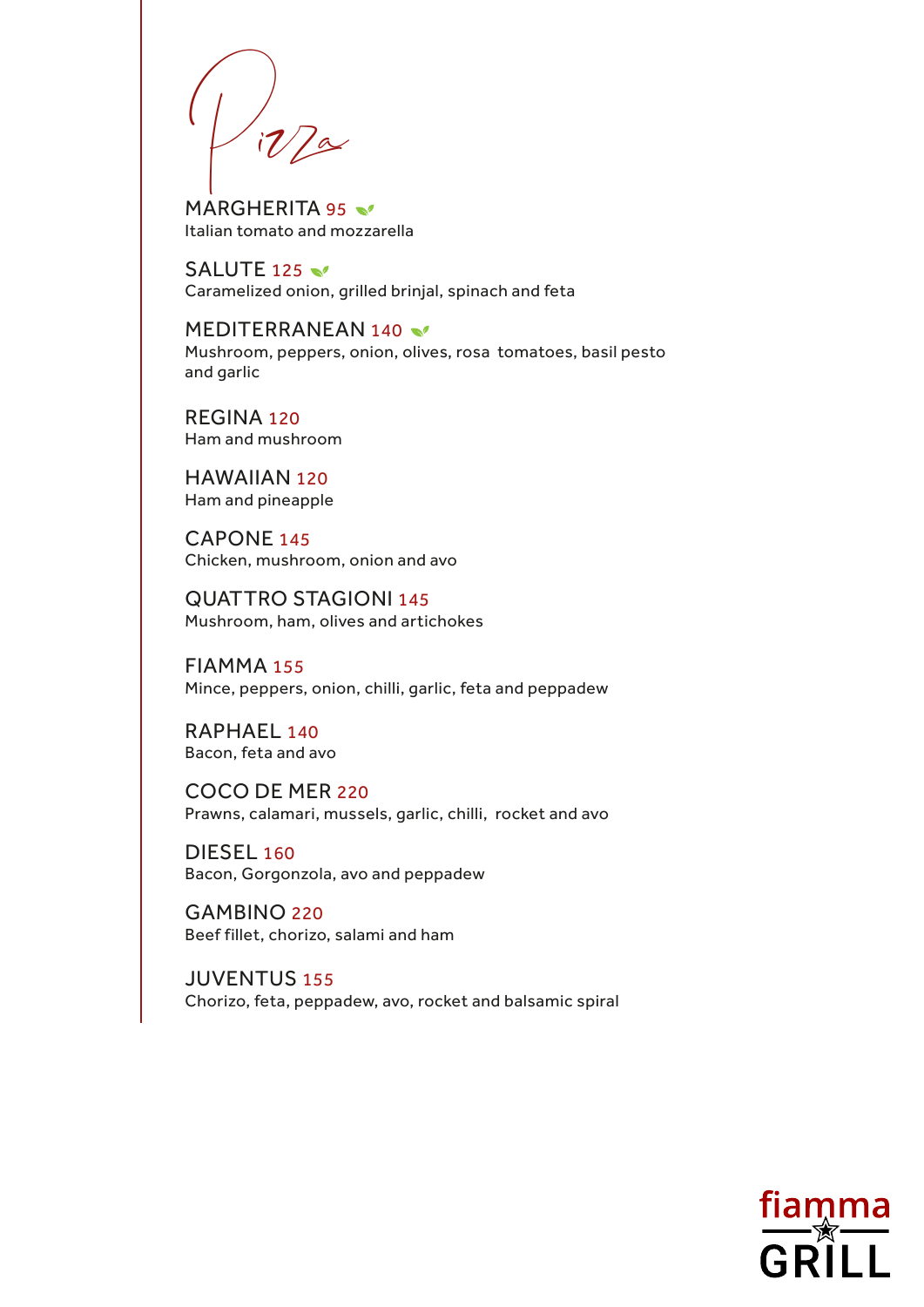$\log |a|$ 

PENNE PESTO 90 Penne pasta, basil pesto and olive oil

FETTUCINE CON CARCIOFI 120 Artichokes, rosa tomatoes, olive oil, white wine, mint and garlic

CAMPAGNOLA 120 Italian tomato, peppers, olives, baby marrow and brinjal

SPAGHETTI BOLOGNESE 135 Italian tomato and ground beef "the original"

PASTA SCAMPI 225 Prawns, white wine, cream ,chilli, coriander, lime and ginger

POLLO ALLA GIA 165 Italian tomato, chicken, peppers, onion and cream

SPAGHETTI PEPERONCINO 165 Cubed beef fillet grilled with chilli, garlic, white wine and Italian tomato

LASAGNE DI CARNE 145 Oven baked ground beef, pasta sheets, cream, Italian tomato and mozzarella

PASTA ELI 145 Chorizo, chicken, mushrooms, peppers, onions, chilli and olive oil

PASTA LOCO 195 Butternut, bacon, chicken, Gorgonzola and cream

FRUTTI DI MARE 220 Prawns, calamari, mussels, garlic, Italian tomato, cream and white wine

'LIFE IS A COMBINATION OF

magic & pasta"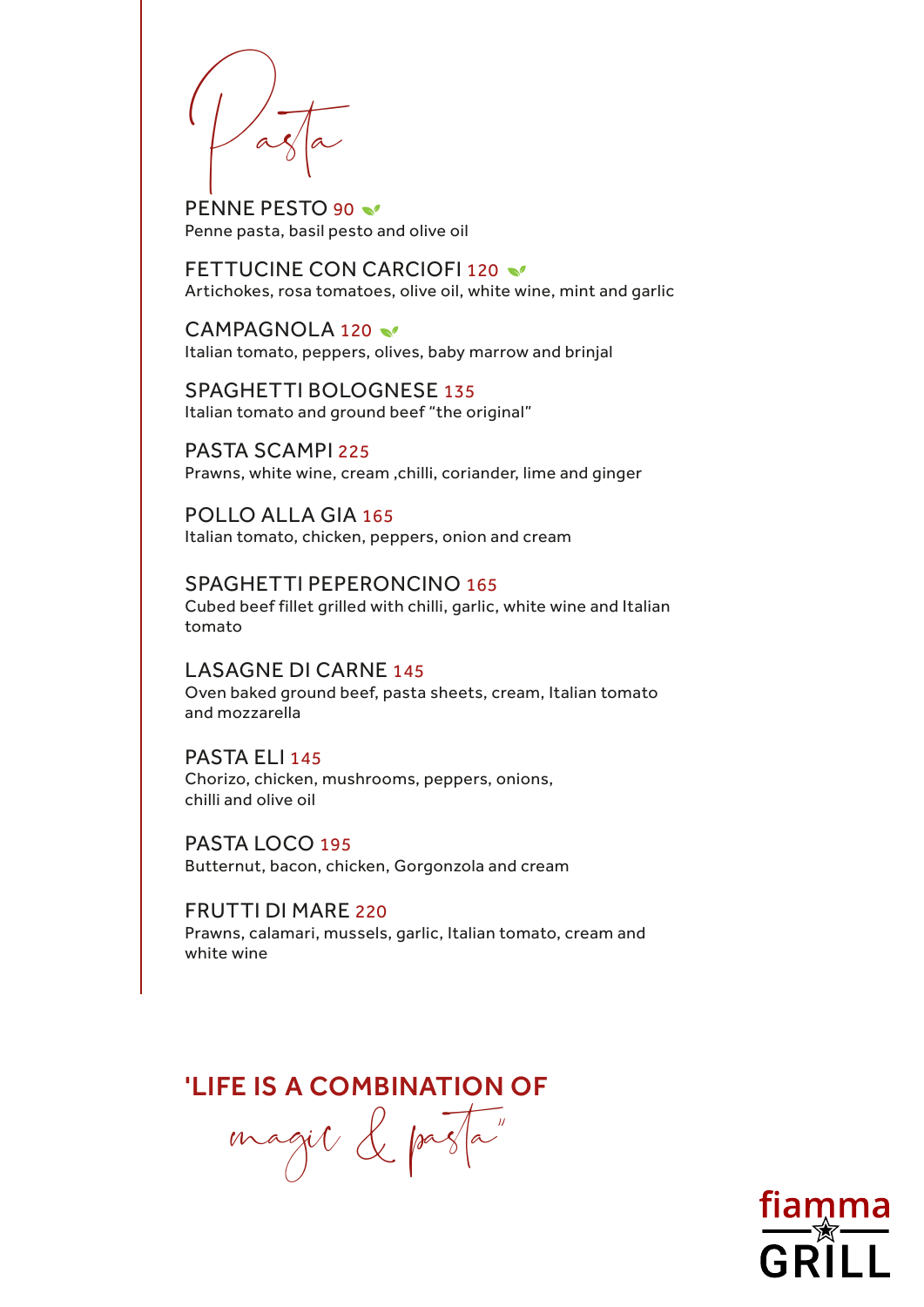$\bigcup_{\alpha}$ 

CHEESE CAKE 80 Baked cheese cake dressed with berry coulis

### TIRAMISU 90

Mascarpone, espresso and coffee liquor between layers of Italian finger biscuits

CRÈME BRÛLEÉ 75 A rich custard dessert, topped with a layer of caramelized sugar

## LINDT & AMARULA PHYLLO PASTRY 110

Lindt chocolate wrapped in phyllo, baked in the wood fire oven, served with ice cream and Amarula

ONLY FOR CHILDREN BELOW 12 Bambino

BAMBINO MAC & CHEESE 70 Penne pasta with cheese sauce

BAMBINO POLLO 75 Crumbed chicken strips served with french fries

BAMBINO BOLOGNESE 60 Spaghetti bolognese topped with a sprinkling of cheese

BAMBINO CALAMARI 95 Grilled calamari tubes served with savoury rice

BAMBINO MARGHERITA 70 Italian tomato and mozzarella pizza (Other varieties available, please ask your waitron)

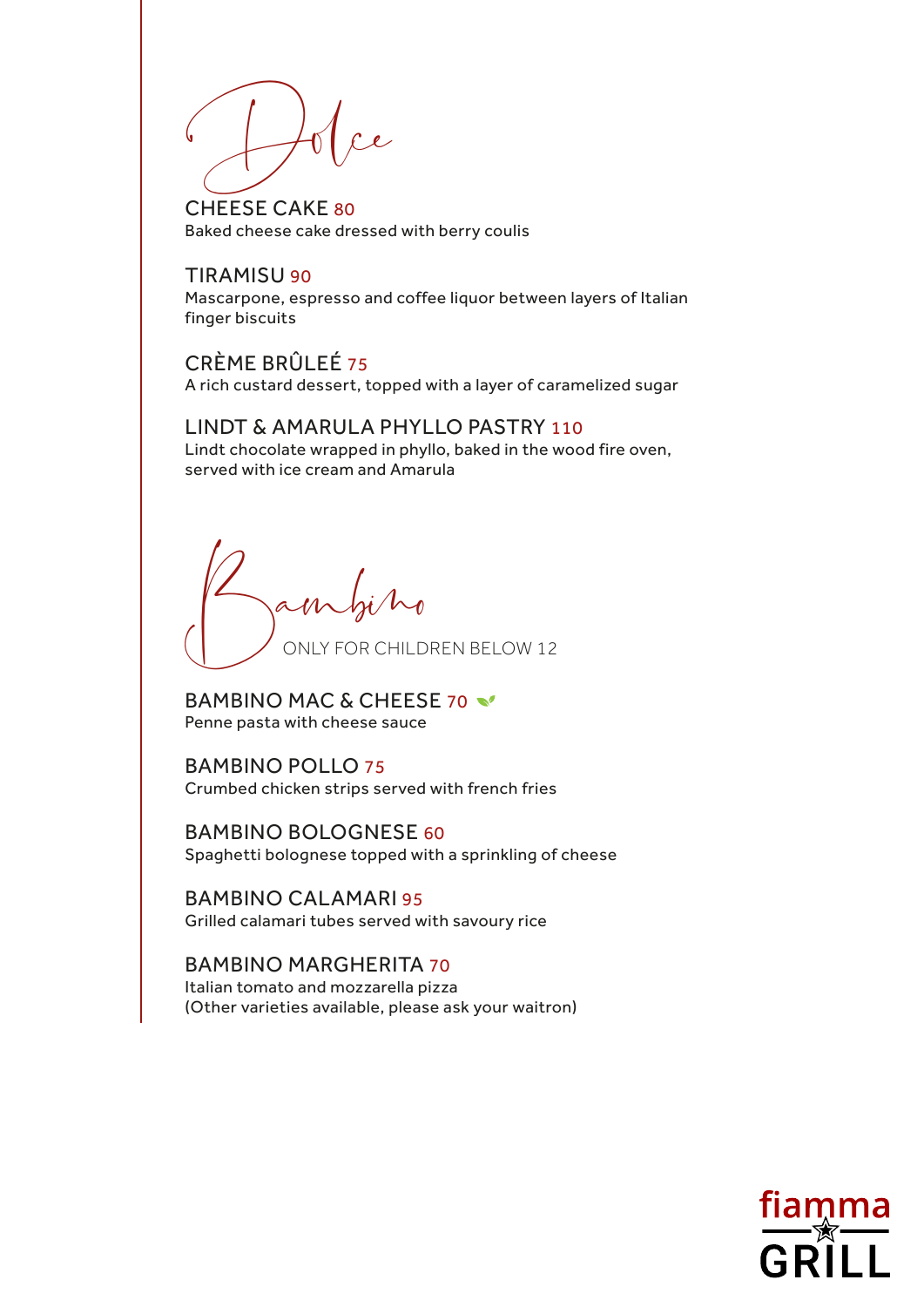$\int_{\mathcal{V}}$ he  $\int_{\mathcal{V}}$ 

| <b>COASTAL</b><br><b>SPIER</b><br><b>WINEMAKER - ANTON SWARTS</b>                        | Balanced acidity with a hint of gooseberry and<br>granadilla fruit.                                            | R <sub>160</sub> R <sub>54</sub> |
|------------------------------------------------------------------------------------------|----------------------------------------------------------------------------------------------------------------|----------------------------------|
| <b>DARLING</b><br><b>GROOTE POST</b><br><b>WINEMAKER - LUKAS WENTZEL</b><br><b>◆◆◆◆◆</b> | Multiple concentrated layers of vivid flavours. Green<br>beans and peas then peaches, quavas and gooseberries. | R225                             |
| <b>ELIM</b><br><b>BLACK OYSTERCATCHER</b><br>WINEMAKER - DIRK HUMAN                      | Nose of gooseberry and capsicum, ripe lingering tone<br>from the southern most vineyard in Africa.             | <b>R280</b>                      |
| <b>ELGIN</b><br>IONA<br>WINEMAKER - WERNER MULLER                                        | Savoury green element complements the blackcurrant<br>& citrus notes of tropical ripeness on the palate.       | <b>R375</b>                      |

## **CHENIN SWARTLAND**

MULLINEUX KLOOF STREET WINEMAKER - ANDREA MULLINUEX \*\*\*\*\*

SAUVIGNON

| 45 year old vines from 2 sites with different soil types. | <b>R220</b> |
|-----------------------------------------------------------|-------------|
| Quarter oaked to allow fruity expression.                 |             |

RAATS ORIGINAL WINEMAKER - BRUWER RAATS **STELLENBOSCH**

Unpretentious, unembellished, unoaked but irresistibly delicious with precisely defined stonefruit. R300

## **CHARDONNAY**

**★★★★**★

 $-\frac{1}{2}$   $\frac{1}{2}$   $\frac{1}{2}$ 

-\*\*\*\*

**STEENBERG** WINEMAKER - JAMES MCKENZIE **WELLINGTON**

Classically styled Chardonnay with a hint of lime and citrus followed by a lingering oak. R180 | R60

LANZERAC **STELLENBOSCH**

WINEMAKER - WYNAND LATEGAN  $\begin{array}{c} \star \star \star \star \star \end{array}$  Fruit profile more expressive, lime and tangerine. Bone-drywith tangy freshness.

# WHITE BLENDS

LONGRIDGE "THE EMILY" WINEMAKER - JASPER RAATS \*\*\*\*\*

HAUTE CABRIERE WINEMAKER - TAKUON VON ARNIM Chardonnay and pinot-noir. Light and refreshing with just a gentle hint of colour.

R180

R350

**FRANSCHHOEK**<br>
Chardonnay and pinot-noir. Elegant fruit underlined by firm acidity.

R230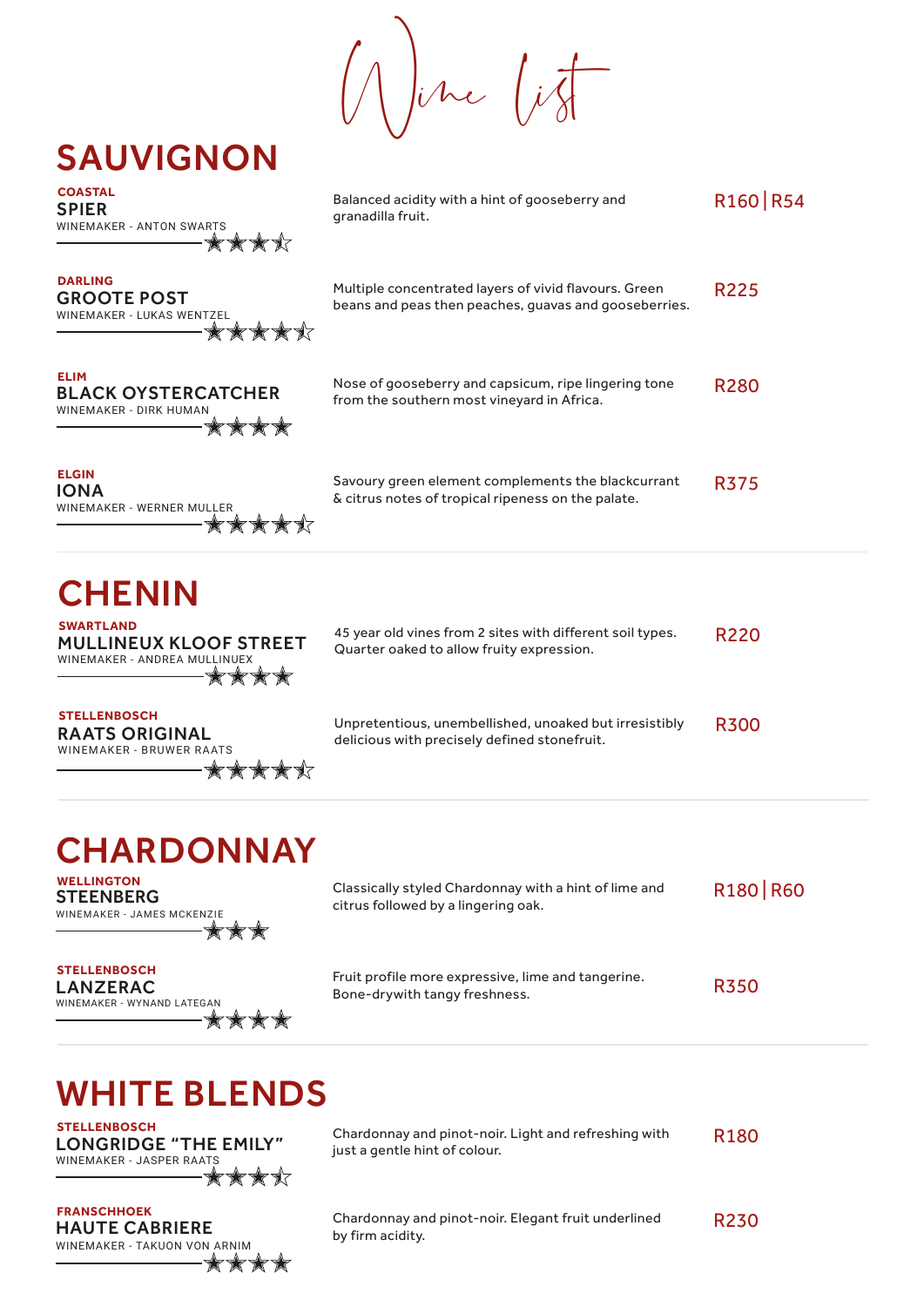# PINOT GRIGIO

TERRA DEL CAPO PINO GRIGIO

WINEMAKER - MARK VAN BUUREN -\*\*\*

**FRANSCHHOEK** Uncomplicated with apple and hint of spices. Light, fresh and crisp.

R180

SEMI \*BLUSH\* ROSE

| <b>FRANSCHHOEK</b><br><b>BOSCHENDAL BLANC DE NOIR</b><br>WINEMAKER - LIZELLE GERBER     | Barrel fermented, multi layered with stone fruit and<br>apple complexity.                   | R <sub>155</sub> R <sub>52</sub> |
|-----------------------------------------------------------------------------------------|---------------------------------------------------------------------------------------------|----------------------------------|
| <b>FRANSCHHOEK</b><br><b>HAUTE CABRIERE ROSE</b><br>WINEMAKER - TAKUON VON ARNIM<br>夹✦  | Light and dry. Upbeat has strawberry fruit and hints<br>of varietal floral perfume.         | R <sub>2</sub> 15                |
| <b>WALKER BAY</b><br><b>HERMANUSPIETERSFONTEIN BLOOS</b><br>WINEMAKER - WILHELM PIENAAR | 5 way Bordeaux blend rose with strawberry and cream<br>aroma. Supple, round complex palate. | R <sub>180</sub>                 |

# CABERNET SAUV

**STELLENBOSCH** SPRINGFIELD WHOLEBERRY WINEMAKER - ABRIE BRUWER ╶┢╆╆╈╈

RUDI SCHULTZ 'DUNGEONS'

\*\*\*\*\*

| Has fine fruit intensity together with hallmark<br>leafy tobacco overlay.                      | <b>R395</b> |
|------------------------------------------------------------------------------------------------|-------------|
| Has glossy fruit, supple tannins with a long finish.<br>wild ferment and 18 month in barrique. | <b>R570</b> |

# **MERLOT**

WINEMAKER - RUDI SCHULTZ

**STELLENBOSCH**

**WESTERN CAPE** SPIER WINEMAKER - JOHAN JORDAAN ╶╈╈╈┧

Appealing fruit core with plum pudding and red currant jelly notes. R190 | R63

KLOOVENBERG WINEMAKER - MURRAY BARLOW **STELLENBOSCH**

Flavourful and decently structured. good varietal with fruitcake notes and a herbal twist. R250

**STELLENBOSCH** HARTENBERG WINEMAKER - CARL SCHULTZ \*\*\*\*\*

Richer & riper with more new oak & longer in barrel. Full bodied mouth feel.

R400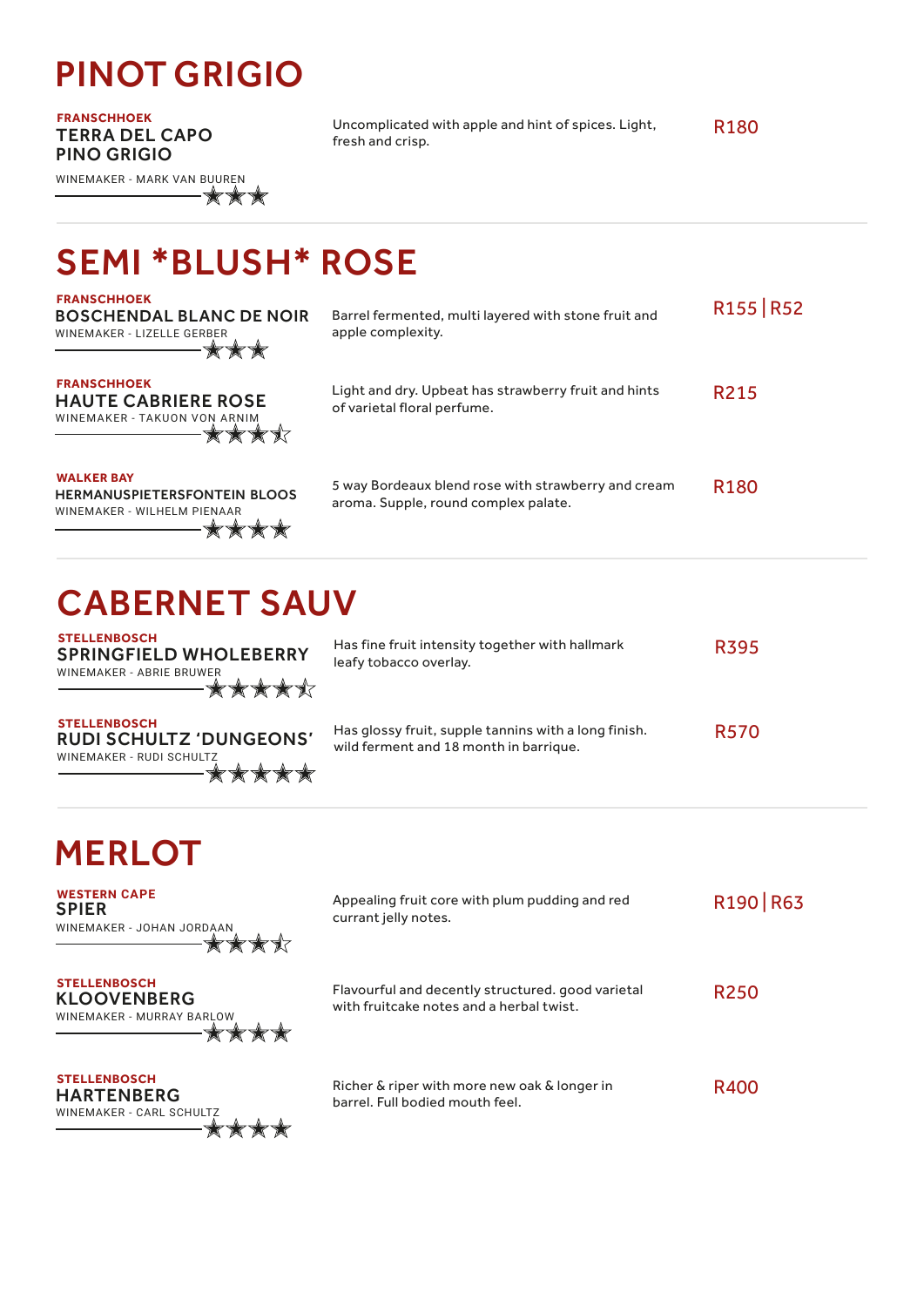|  |  | <b>PINOTAGE</b> |
|--|--|-----------------|
|--|--|-----------------|

BEYERSKLOOF WINEMAKER - ANRI TRUTER ✿✿✿

KAAPZICHT WINEMAKER - DANIE STEYTLER **STELLENBOSCH**<br> **Rich and concentrated, prunes, black cherries, vanilla** 

**STELLENBOSCH** Lightly wooded, strong plum flavours with velvety tannins. Consistently enjoyable hints of mocha.

> and nutmeg. Surprisingly elegant. R420

R200 | R67

\*\*\*\*\*

PINOT-NOIR

 $-$  \* \* \* \* \* \*

★★★★★

WINEMAKER - PETER FINLAYSON

| <b>ELGIN</b><br>MR P<br>WINEMAKER - WERNER MULLER<br>★★★★                                          | Fresh with vibrant acidity with a long textured<br>savoury finish.                                       | R315        |
|----------------------------------------------------------------------------------------------------|----------------------------------------------------------------------------------------------------------|-------------|
| <b>HEMEL-EN-AARDE</b><br><b>BOUCHARD FINLAYSON</b><br>$'$ $C$ $A$ $I$ $D$ $I$ $N$ $D$ $E$ $A$ $K'$ | Perfumed dark red fruits with earthy cinnamon tones.<br>Generous & full in the mouth with sleek tannins. | <b>R850</b> |

SHIRAZ

'GALPIN PEAK'

MR P

**GROENEKLOOF** NEIL ELLIS WINEMAKER - WARREN ELLIS ▓▓▓▓

Lovely youthful purple hue with vibrant hedgerow fruit done in new oak. R284

**ELIM** BLACK OYSTERCATCHER 'TRITON' WINEMAKER - DIRK HUMAN \*\*\*\*

Spiced cherry, plum and mulberry aromas, a hint of sumac in the flavours R340

# RED BLENDS

**BOT RIVER** Cab-led Bordeaux style blend has a little fragrant of R270 | R90 GABRIELSKLOOF tobacco with its darkly bright fruit. WINEMAKER - PETER FINLAYSON \*\*\*\*\* **PAARL** Sweet ripe plummy fruit aromas. Less oaky R330 BABYLONSTOREN 'BABEL' and less fruit density. WINEMAKER - KLAAS STOFFBERG  $\frac{1}{2} \frac{1}{2} \frac{1}{2} \frac{1}{2} \frac{1}{2}$ **FRANSCHHOEK** Classique - elegant and appealing, red berries, R460 RUPERT & ROTHSCHILD cedarwood and dark chocolate. WINEMAKER - YVONNE LESTER UNRATED **HEMEL-EN-AARDE** Six part marriage of italian and french varieties, none R850BOUCHARD FINLAYSON "HANNIBAL" Bordeaux. Noticeable sweet oak. WINEMAKER - PETER FINLAYSON  $\stackrel{\wedge}{\times}\stackrel{\wedge}{\times}$ ★★★ **STELLENBOSCH** SA classic. Shows the true art of blending. Only made R1 060 MEERLUST RUBICON in years when the grapes are perfect. WINEMAKER - CHRIS WILLIAMS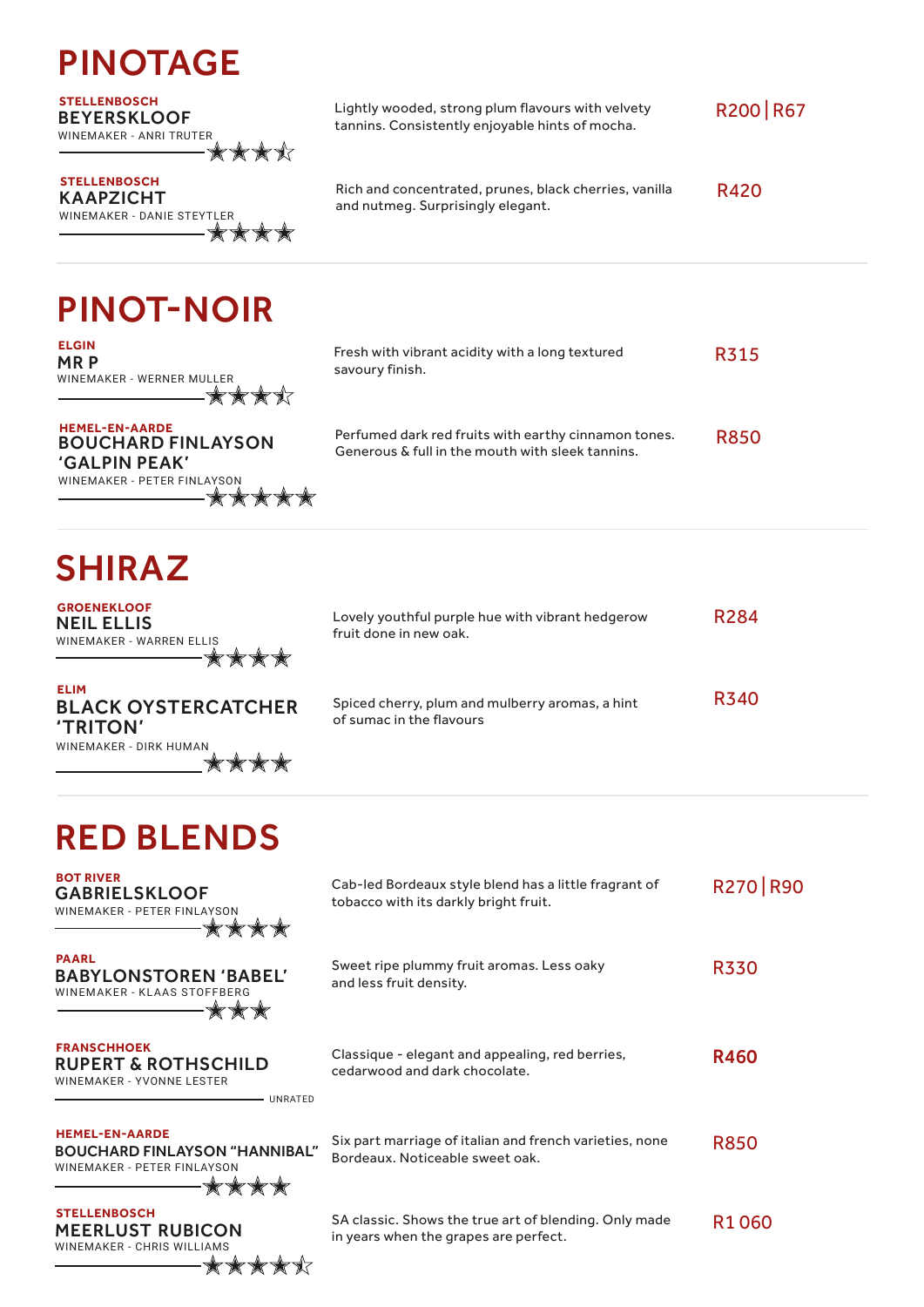# METHODE CAP CLASSIQUE

| <b>CONSTANTIA</b><br><b>SNOW MOUNTAIN</b><br>WINEMAKER - LUNDA BASSON            | Short aged bubbly with grassy TopNotes then some<br>tropical fruit shining at the finish.             | <b>R250</b> |
|----------------------------------------------------------------------------------|-------------------------------------------------------------------------------------------------------|-------------|
| <b>STELLENBOSCH</b><br><b>SIMONSIG KAAPSE VONKEL</b><br><b>BRUT ROSE</b><br>★★★★ | Candyfloss scented sparkling ex pinot noir and<br>pinotage dry and vivacious.                         | <b>R350</b> |
| <b>TULBACH</b><br><b>KRONE NECTAR DEMI-SEC</b><br>****                           | Aromas of baked golden apple and marzipan. Lemon<br>curd & subtle fruit. Charmingly drinkable.        | R450        |
| <b>WESTERN CAPE</b><br><b>BOTTEGA MILLESIMATO</b><br><b>PROSECCO</b>             | Fruity and elegant floral notes, dry, lively, fresh with<br>a pleasant sapidity and balanced acidity. | <b>R450</b> |

# **CHAMPAGNE**

| <b>EPERNAY - FRANCE</b><br><b>MOET IMPERIAL</b><br>(NON VINTAGE)        | House iconic champagne, a style distinguished by<br>bright fruitiness. It has seductive palate for maturity. | R <sub>1</sub> 500 |
|-------------------------------------------------------------------------|--------------------------------------------------------------------------------------------------------------|--------------------|
| <b>EPERNAY - FRANCE</b><br><b>MOET NECTAR IMPERIAL</b><br>(NON VINTAGE) | Burst of pineapple and mango, rounding off to<br>stone fruits with a hint of vanilla.                        | R <sub>1</sub> 850 |
| <b>REIMS - FRANCE</b><br><b>VEUVE CLICQUOT ROSE</b><br>(NON VINTAGE)    | Histories first rose champagne. Fresh and fruity<br>leading through to almonds and brioche.                  | R <sub>2</sub> 250 |

## CELLAR WINES

| <b>STELLENBOSCH</b><br><b>KAAPZICHT 'VISION'</b><br>WINEMAKER - DANIE STEYTLER             | Cab lead pinotage and merlot. Powerful with cocoa and<br>dark fruit richness, yet sleek and supple.               | R <sub>1</sub> 200 |
|--------------------------------------------------------------------------------------------|-------------------------------------------------------------------------------------------------------------------|--------------------|
| <b>FRANCHHOEK</b><br><b>BOEKENHOUTSKLOOF 'SYRAH'</b><br>WINEMAKER - GOTTFRIED MOCKE        | Inky purple 2017 balances power and restraint<br>suppleness and concentration, with pristine blue-black<br>fruit. | <b>R900</b>        |
| <b>STELLENBOSCH</b><br>RUDI SCHULTZ 'BONEYARD'<br>WINEMAKER - RUDI SCHULTZ<br><b>◆◆◆◆◆</b> | Bordeaux flagship. 66% cab merges with melbec and<br>petit verdot into a dense compendium of flavours.            | R990               |
| <b>STELLENOSCH</b><br><b>VAN BILJON 'CINQ'</b><br><b>WINEMAKER - CHRIS KEET</b>            | Deftly oaked that shows real finesse and balance,<br>sappy fruit and fine dry tannins.                            | <b>R990</b>        |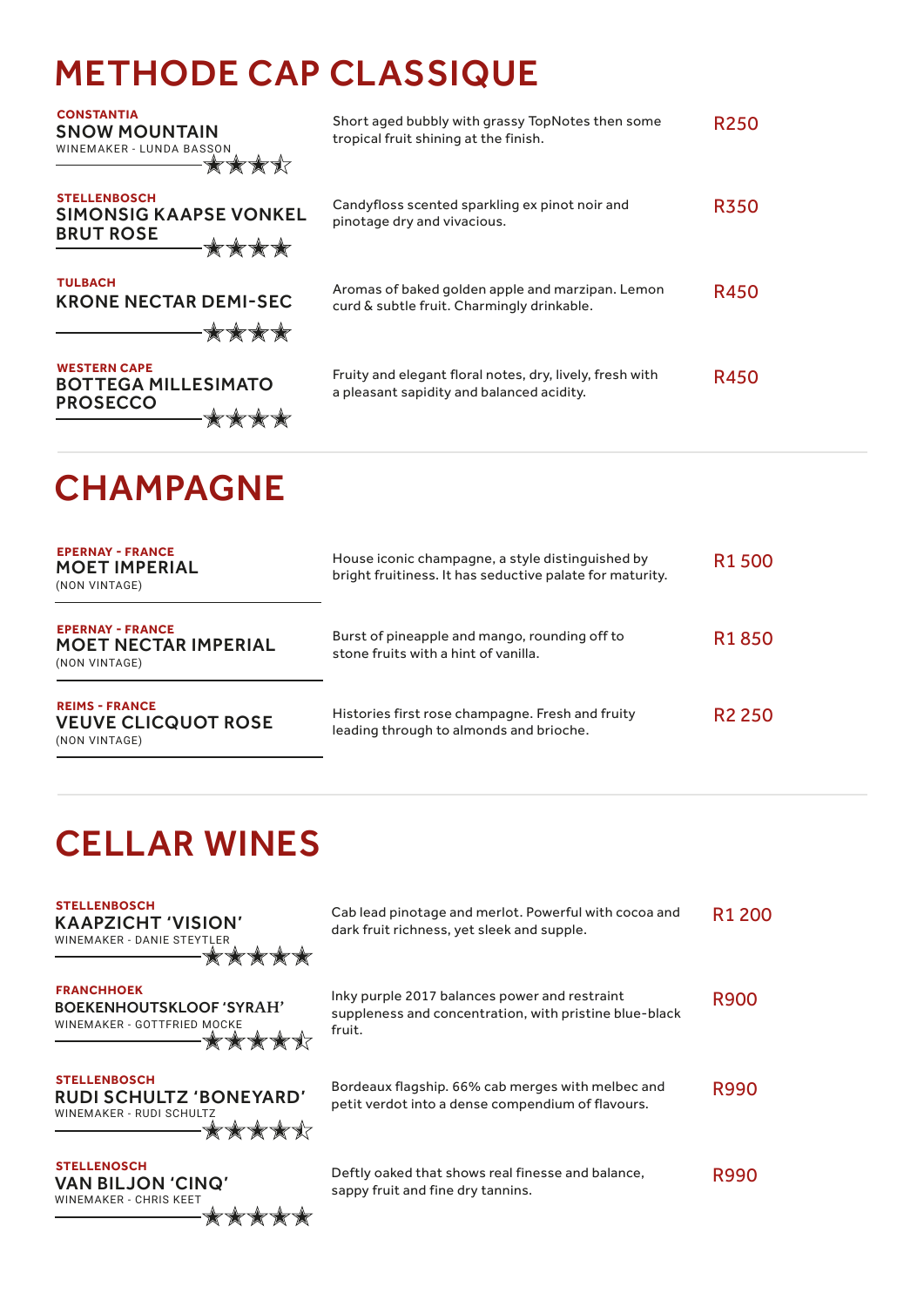

## CANDY MACHINE 75

Bubble gum syrup, blue curacao, Ketel One vodka built in hurricane glass and finished off with a splash of soda

## ROYAL PEACH FREEZE 80

Champagne, peach schnapps, fresh orange juice, lime and served frozen

## HAWAIIAN DREAM 80

Malibu, gingerbread syrup, fresh pineapple, coconut cream, finished with a splash of grenadine

## GINGERBREAD MULE 75

Ketel One vodka, lime, ginger ale, gingerbread syrup, finished with bitters and a lemon slice

## MEANDERING MANGO 75

Ketel One vodka, mango syrup, passion fruit, fresh mint, blended and served frozen

## COCO FLOWER 75

Italian lemon gin, elderflower liquor, serve frozen

## BARLEY SUNRISE 75

Southern comfort, sourz, orange and pineapple juice, finished off with a splash of grenadine

## SEX ON THE BEACH 75

Vodka, peach liquor with equal parts of orange and cranberry juice

## MIAMI VICE 80

Bacardi Carta Blanca, fresh pineapple, coconut cream, lime, strawberry liqueur, strawberry juice, blended and served frozen

## STRAWBERRY DAIQUIRI 75

Bacardi Carta Blanca mixed with fresh strawberry and lime juice

## PINA COLADA 75

Bacardi Carta Blanca mixed with pineapple juice and coconut cream

I want  ${\sf my, toe}$ s in the and a  $\left(\middle/ \mathbb{V} \middle/ \right| \curvearrowright \big/ \mid$  in hand sand  $Cock[\sim v]$ 

GRILL

**fiamma**